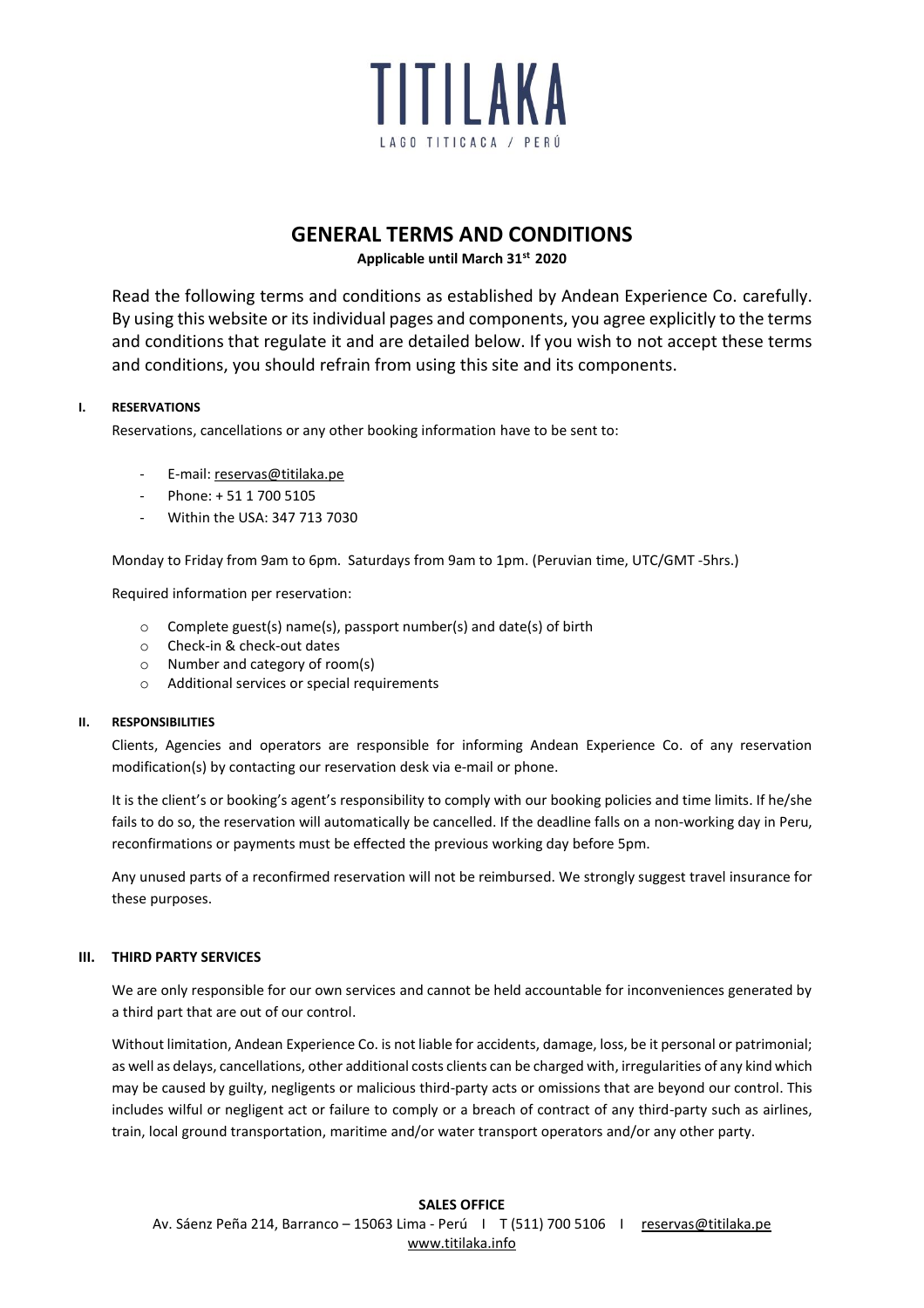

Similarly, Andean Experience Co. is not responsible for any damages, loss or inconveniences due to delay or changes in schedule, default of a third party nor because of sickness, lack of appropriate medical care, weather, strikes, acts of God or government, terrorism, criminal activity or any other cause beyond our control. All scheduled airline flights are occasionally subject to overbooking or cancellation. Andean Experience Co. is not responsible for any additional expenses, omission, delay reconfirmation or re-routing that occur in such circumstances.

# **IV. RESERVATION POLICIES: TIME LIMITS, PAYMENT AND CANCELLATION CHARGES**

Based on the group's size, three types of reservation procedures are managed.

- Individuals: one to two rooms
- Groups: three to four rooms and series. Series are only for preferred distributors who specify the name of the operator who displays our property in their program or series
- Large groups: five rooms or more.

|                                                   | <b>TIME TABLE</b>   | <b>STATUS</b>      | <b>REQUIREMENTS</b>            | <b>CANCELLATION</b>      |
|---------------------------------------------------|---------------------|--------------------|--------------------------------|--------------------------|
|                                                   |                     |                    |                                | <b>CHARGES</b>           |
| <b>Individuals</b><br>(F.I.T.s):<br>$1 - 2$ rooms | 90 days before      | CONFIRMED          | Passengers' names              |                          |
|                                                   | arrival             |                    | Number and categories of rooms | 20% Payment              |
|                                                   |                     |                    | Arrival and departure dates    | Penalty                  |
|                                                   |                     |                    | Non-refundable 20% payment     |                          |
|                                                   | 45 days before      | <b>RECONFIRMED</b> | Non-refundable 80% payment     | 100% Payment             |
|                                                   | arrival             |                    | Transport information          | Penalty                  |
| <b>Groups &amp; Series:</b><br>$3 - 4$ rooms      | 90 days before      | CONFIRMED          | Group name                     |                          |
|                                                   | arrival             |                    | Number and categories of rooms | 20% Payment              |
|                                                   |                     |                    | Arrival and departure dates    | Penalty                  |
|                                                   |                     |                    | Non-refundable 20% payment     |                          |
|                                                   | 60 days before      | <b>RECONFIRMED</b> | Non-refundable 80% payment     | 100% Payment<br>Penalty  |
|                                                   | arrival             |                    | Final passengers list          |                          |
|                                                   |                     |                    | <b>Transport information</b>   |                          |
| Large Groups:<br>$5 + rooms$                      | 30 days after       | CONFIRMED          | Group name and operator        |                          |
|                                                   | reservation request |                    | Number and categories of rooms | 20% Payment              |
|                                                   |                     |                    | Arrival and departure dates    | Penalty                  |
|                                                   |                     |                    | Non-refundable 20% payment     |                          |
|                                                   | 90 days before      | <b>RECONFIRMED</b> | Non-refundable 80% payment     | 100% Payment<br>Penalty  |
|                                                   | arrival             |                    | Final passengers list          |                          |
|                                                   |                     |                    | Transport information          |                          |
| All                                               | Arrival             | CHECK - IN         | Credit card information to     | $\overline{\phantom{a}}$ |
|                                                   |                     |                    | guarantee possible extra       |                          |
|                                                   |                     |                    | consumptions.                  |                          |
|                                                   | Departure           | <b>CHECK - OUT</b> | Payment of all additional      | ä,                       |
|                                                   |                     |                    | consumptions                   |                          |

## **A. INDIVIDUALS (FITS): 1 – 2 ROOMS**

CONFIRMED: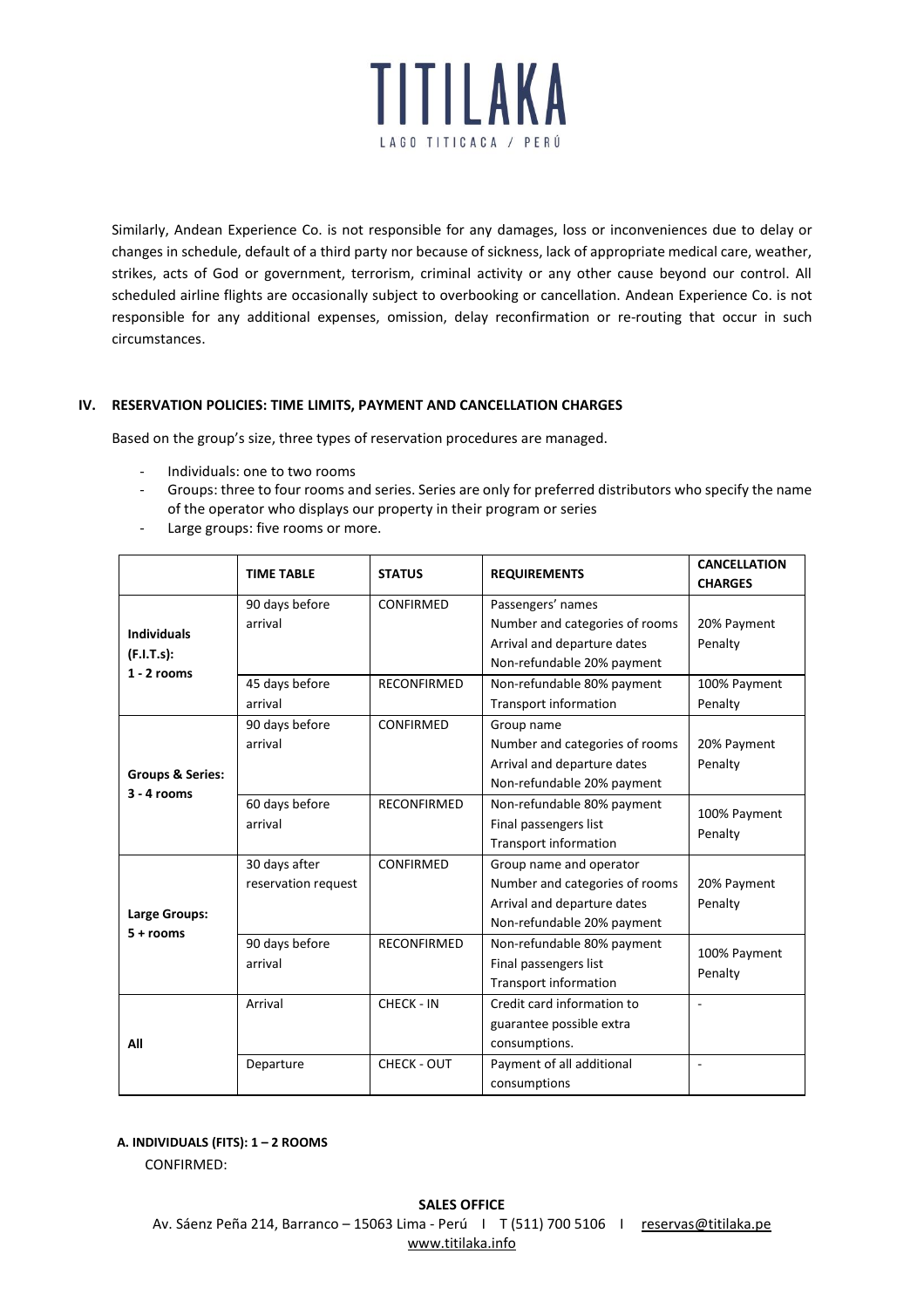

Names of guests, number and category of rooms, and the arrival and departure dates are required to request a reservation. A non-refundable 20% payment is required ninety (90) days prior to check-in. Otherwise the reservation will automatically be cancelled without previous notification.

#### RECONFIRMED:

The remaining 80% balance (non-refundable), final list of travellers and room list, arrival and departure details and the payment for possible additional services (e.g. private transfers or excursions to Bolivia) are required forty-five (45) days prior to check-in.

## **B. GROUPS: 3 – 4 ROOMS, AND SERIES (FIXED DEPARTURES)**

#### CONFIRMED:

Group's name, operator's name, number and category of rooms, arrival and departure dates as well as the series complete information specifying the name of the hotel, are required to request a reservation. The series option is only available to preferred distributors.

A non-reimbursable 20% payment is required ninety (90) days before check-in. Otherwise, the reservation will automatically be cancelled without previous notification.

#### RE-CONFIRMED:

The remaining 80% balance (non-refundable), final list of travellers and room list, arrival and departure details, and the payment for possible additional services (e.g. private transfers or excursions to Bolivia) are required sixty (60) days prior to check-in.

#### **C. LARGE GROUPS: > 5 ROOMS**

#### CONFIRMED:

Group's name, operator's name, number and category of rooms and the arrival and departure dates are required to request a reservation.

A non-reimbursable 20% prepayment is required thirty (30) days after receiving our confirmation. The final list of travellers, room list, arrival and departure details and possible additional services information (e.g. private transfers or excursions to Bolivia) are required one hundred and twenty (120) days after the reservation is requested.

#### RE-CONFIRMED:

The remaining 80% balance (non-refundable) is required ninety (90) days prior to check-in. Otherwise the reservation will automatically be cancelled without previous notification.

#### **V. PAYMENT METHODS**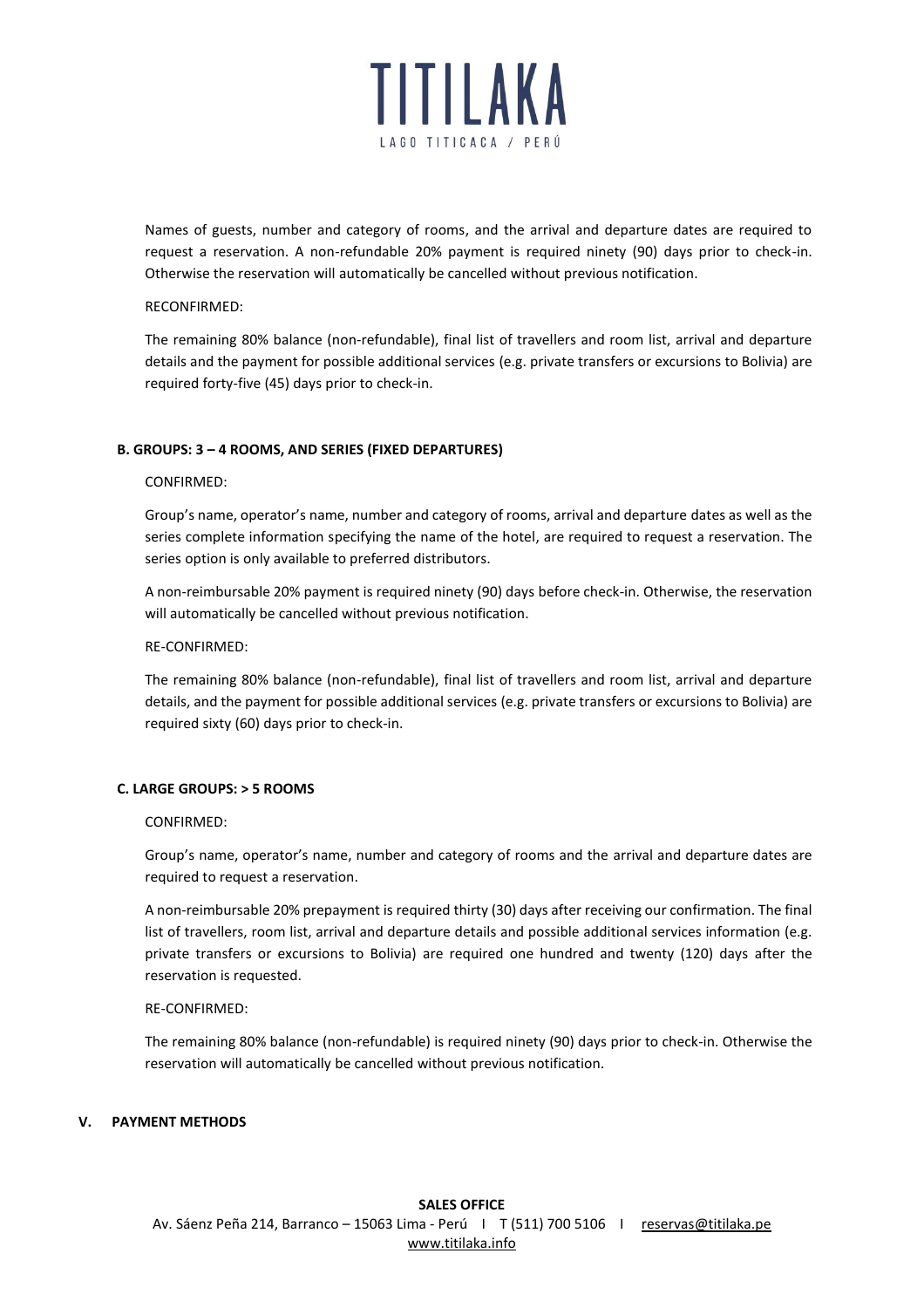

We accept wire transfer to any of the following bank accounts. Andean Experience Co. does not assume transaction cost or any other additional cost that is required to make a wire transfer. The amount indicated on the invoices is the nett amount Andean Experience Co. needs to receive.

*BANCO DE CREDITO DEL PERU* Beneficiary: ANDEAN EXPERIENCE S.A.C. Account number in US dolars: 193-1558098172 Address: Jr. Lampa Nº 499 Cercado de Lima, Perú Phone number: 511-427-5600 SWIFT: BCPLPEPL

*HELM BANK - USA* Beneficiary: ANDEAN EXPERIENCE S.A.C. Account number in US dollars: Nº 1040144844 Address: 999 BRICKELL AVE MIAMI, FL 33131 - USA ABA: 067011456

## **VI. CANCELLATION POLICIES**

INDIVIDUALS (up to 2 rooms)

- All individuals or small group cancellations made up to 90 days before the guests' arrival date do not have any cancellation penalties.
- All individuals or small group cancellations made up to 45 days before the guests' arrival date imply a 20% penalty charge.
- All individuals or small group cancellations made within 45 days of the guests' arrival date are nonrefundable (100% penalty).

SMALL GROUPS (up to 4 rooms)

- All individuals or small group cancellations made up to 90 days before the guests' arrival date do not have any cancellation penalties.
- All individuals or small group cancellations made up to 60 days before the guests' arrival date imply a 20% penalty charge.
- All individuals or small group cancellations made within 60 days of the guests' arrival date are nonrefundable (100% penalty).

LARGE GROUPS (5 rooms or more)

- All large group cancellations within 30 days after the reservation request do not have any cancellation penalties.
- All large group cancellations made until 90 days before the guests' arrival date imply a 20% penalty charge.
- All large group cancellations made within 90 days of the guests' arrival date are non-refundable (100% penalty).

# **VII. CHECK IN – CHECK OUT POLICY**

## *CHECK-IN 12pm*

A credit card must be provided at the front desk upon check-in for possible additional services at the hotel. The original passports must also be presented to check the immigration stamp.

## **SALES OFFICE**

Av. Sáenz Peña 214, Barranco - 15063 Lima - Perú | T (511) 700 5106 | reservas@titilaka.pe [www.titilaka.info](http://www.andean-experience.info/)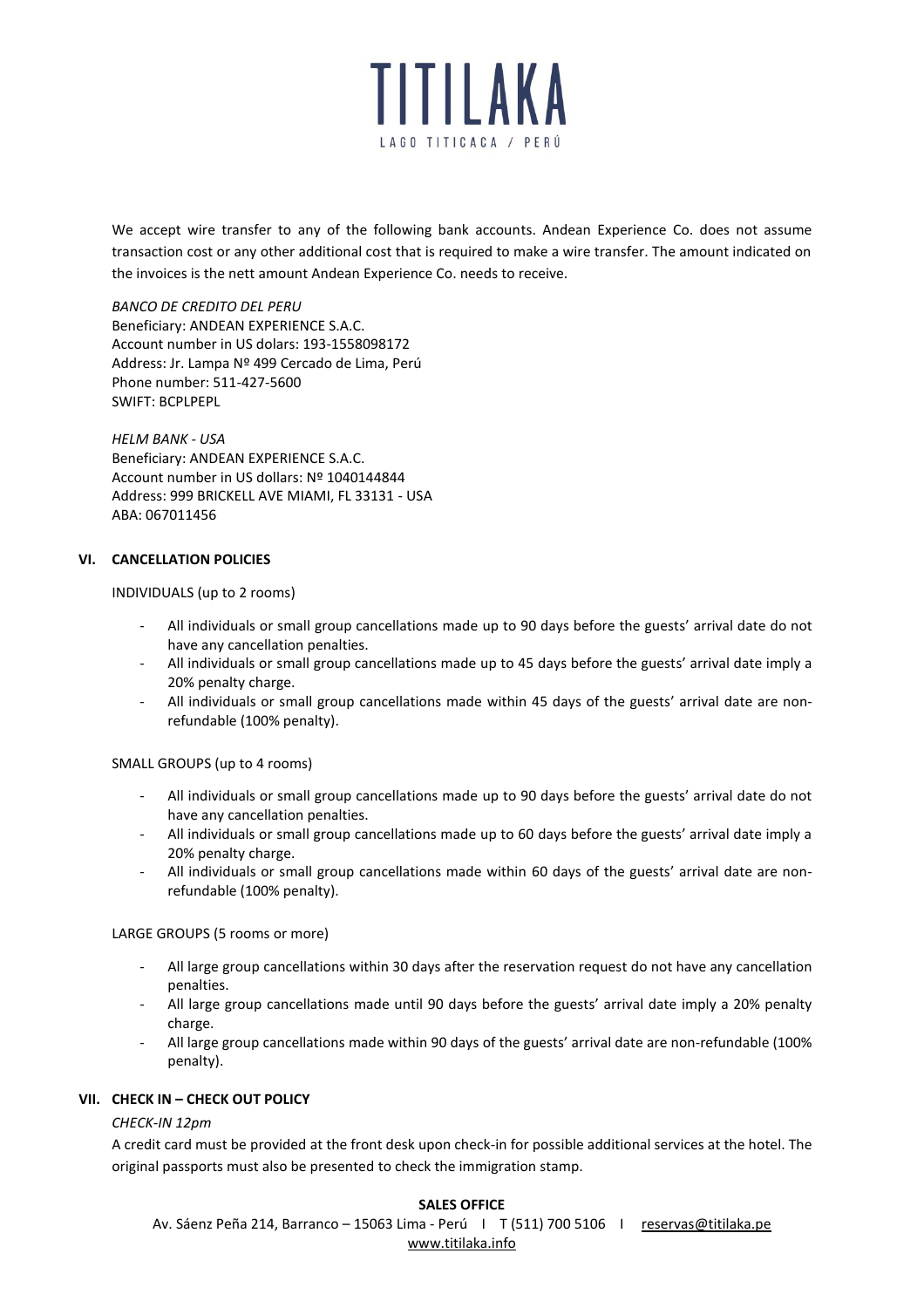

*CHECK-OUT 10am*

Full payment for additional services consumed at the hotel is required.

## *EARLY CHECK-IN / LATE CHECK-OUT*

Both are subject to availability. An early check-in or late check-out over 2hours is considered Day Use and implies an additional charge.

#### **VIII. NO-SHOW POLICY**

In case of a no-show we will charge 100% of the total nights and rooms reserved plus 18% of taxes and services.

#### **IX. COMPLIMENTARY ARRANGEMENTS, GUIDES AND TOUR CONDUCTOR POLICY**

COMPLIMENTARY ARRANGEMENTS: For every fifteen paying guests, the sixteenth guest will receive complimentary accommodation in a single room or a half double. In the event of booking more than 30 paying guests, a double room at most will be given free of charge.

GUIDES OR TOUR CONDUCTORS: Special rates for guides or tour conductors are available in the hotel or staff quarters, subject to availability. Please inquire when making a reservation.

#### **X. LATE RESERVATIONS**

A 100 % non-refundable payment is required for reservations requested forty-five (45) days or less prior to arrival.

## **XI. TAX EXEMPTION**

According to Peruvian Decree of Law – 919, non-residents with less than 60 consecutive days in Peru can be exempted of lodging sales taxes (VAT) by presenting their original passport and Andean Immigration stamp upon check-in at the hotel. In case passengers cannot show the required documents or they are not legible, a 18% tax will be charged.

#### **XII. CHILDREN POLICY / ADDITIONAL BED IN SOFA BED**

Children and adolescents under 18 years old have to be accompanied by an adult (parent, guardian or caregiver) while staying at the hotel. In case of a guardian or caregiver, they should be duly accredited beforehand or have the necessary documents that either confirm a legal or judicial relation with the child or show the necessary notarized authorization signed by the parents. Maximum 2 children can share a room with 2 adults. If they are under 11 years old, a child rate will apply. From 12 years or older, they will be charged as adults.

## **XIII. SITE INSPECTION TRIPS, FAM TRIPS AND OTHER SPECIAL RATES**

Special requests should be addressed to our sales team at [olga@aeco.pe](mailto:olga@aeco.pe) indicating the name of the agent, company they represent, title, country of origin, hotel, nights requested, number of rooms and the reason for the request.

#### **XIV. ANTICORRUPTION AND ANTIFRAUD POLICY**

**SALES OFFICE** Av. Sáenz Peña 214, Barranco - 15063 Lima - Perú | T (511) 700 5106 | reservas@titilaka.pe [www.titilaka.info](http://www.andean-experience.info/)